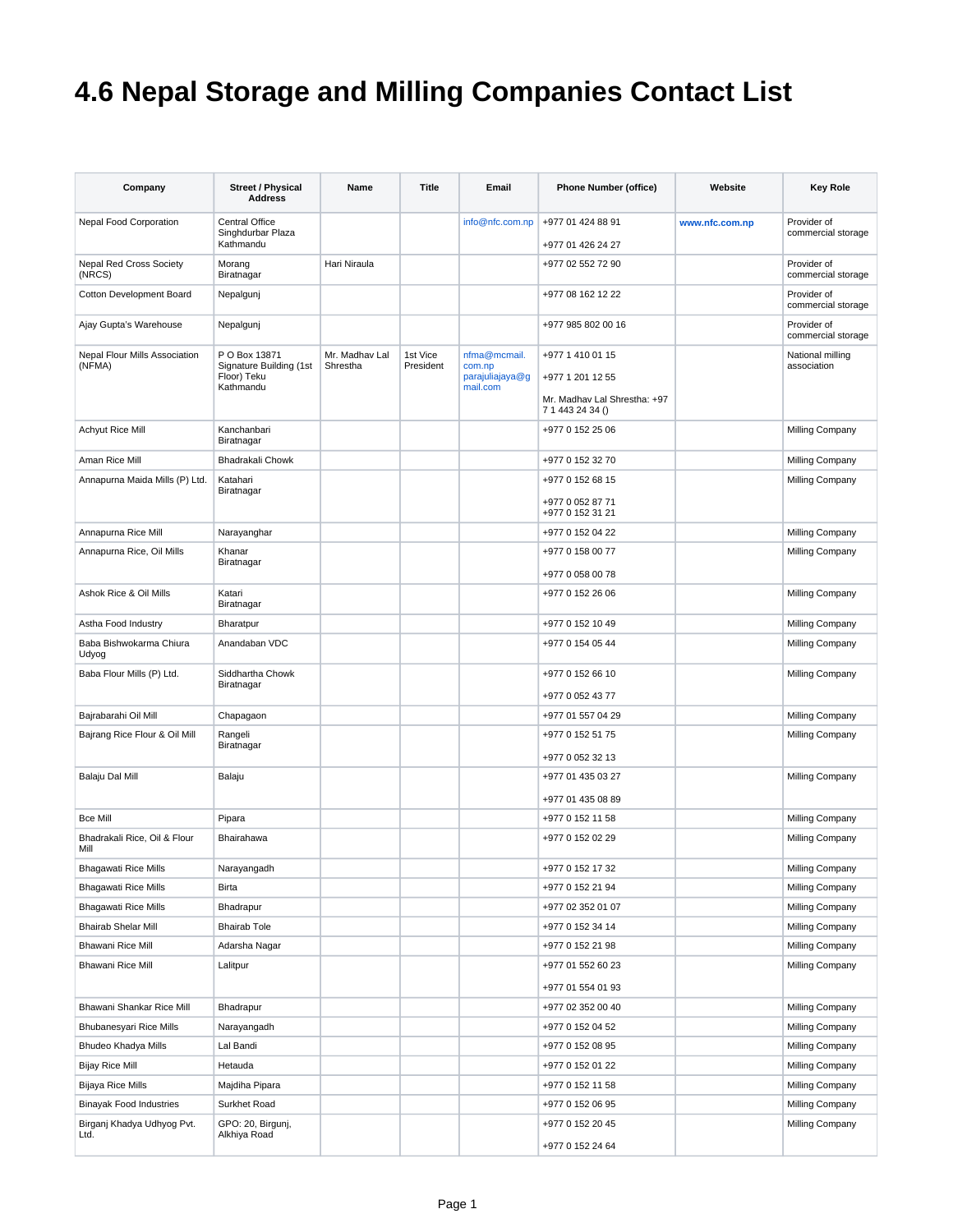| Birgunj Khadya Udyog Pvt. Ltd.                   | Parwanipur                      |                     |  | +977 0 152 20 45                        |                 | Milling Company |
|--------------------------------------------------|---------------------------------|---------------------|--|-----------------------------------------|-----------------|-----------------|
|                                                  |                                 |                     |  | +977 0 152 24 64                        |                 |                 |
| Chandra Shiva Rice & Oil Mills                   | Adarsha Nagar                   |                     |  | +977 0 152 22 48                        |                 | Milling Company |
| Chiranjibi Rice Mills                            | Bhadrapur                       |                     |  | +977 02 352 00 35                       |                 | Milling Company |
| Chiranjibi Rice, Oil & Flour<br>Mills            | Narayangadh                     |                     |  | +977 0 152 08 72                        |                 | Milling Company |
| Deepak Flour Mills                               | Biratnagar                      |                     |  | +977 0 152 59 80                        |                 | Milling Company |
| Deepak Rice & Flour Mills                        | Adarsha Nagar                   |                     |  | +977 0 152 23 17                        |                 | Milling Company |
| Dhan Rice Mill                                   | Narayanghar                     |                     |  | +977 0 152 16 98                        |                 | Milling Company |
| Dhaulagiri Chewra & Oil Mill                     | Jogikuti                        |                     |  | +977 0 154 07 72                        |                 | Milling Company |
| Dhiraj Rice Mills                                | Dhamboji                        |                     |  | +977 0 152 04 59                        |                 | Milling Company |
| Dhrubatara Dhan Chamal<br>Karkhana               | GPO: 5802, Ktm,<br>Jyatha       |                     |  | +977 01 422 84 04                       |                 | Milling Company |
| Dhurba Rice Mills                                | Narayangadh                     |                     |  | +977 0 152 11 39                        |                 | Milling Company |
| Dil Durga Rice Mill                              | Biratnagar                      |                     |  | +977 0 152 21 05                        |                 | Milling Company |
| <b>Dilip Rice Mills</b>                          | Tinpaini<br>Biratnagar          |                     |  | +977 0 152 33 65                        |                 | Milling Company |
| Dipendra Rice Mill                               | Chapapani                       |                     |  | +977 0 152 11 28                        |                 | Milling Company |
| Durga Chiura Mills                               | Jhapa                           |                     |  | +977 02 354 04 28                       |                 | Milling Company |
| Durga Modern Dal Mill &<br>Durga Modern Oil Mill | Siddhartha Nagar                |                     |  | +977 0 152 03 60                        |                 | Milling Company |
| Durga Rice & Oil Mills                           | Main Road<br>Biratnagar         |                     |  | +977 0 152 27 57                        |                 | Milling Company |
| Durga Rice Mill                                  | Galamandi                       |                     |  | +977 0 152 06 94                        |                 | Milling Company |
| Durga Rice Mill                                  | Chapkaiya                       |                     |  | +977 0 152 11 06                        |                 | Milling Company |
| Durga Rice Mills                                 | Narayangadh                     |                     |  | +977 0 152 01 60                        |                 | Milling Company |
| Ganesh Chewra Udyog                              | Naya Mill                       |                     |  | +977 0 154 00 14                        |                 | Milling Company |
| Ganesh Himal Rice Mill                           | Manpur                          |                     |  | +977 0 152 06 93                        |                 | Milling Company |
|                                                  |                                 |                     |  | +977 0 152 05 70                        |                 |                 |
|                                                  |                                 |                     |  | +977 0 152 00 92                        |                 |                 |
| Ganesh Khadhya Udhyog                            | Old Baneshwor                   |                     |  | +977 01 448 54 78                       |                 | Milling Company |
|                                                  |                                 |                     |  | +977 01 447 29 21                       |                 |                 |
| Ganesh Modern Dal Mills                          | Manpur                          |                     |  | +977 0 152 00 92                        |                 | Milling Company |
| Ganga Rice & Flour Mills                         | Biratnagar                      |                     |  | +977 0 152 28 34                        |                 | Milling Company |
| Ganga Rice Mill                                  | Shrawan Path                    |                     |  | +977 0 154 01 77                        |                 | Milling Company |
| Girija Rice & Oil Mills                          | Ram Mandir                      |                     |  | +977 0 152 00 54                        |                 | Milling Company |
| Global Commercial Center (P)<br>Ltd.             | GPO: 13982, Ktm,<br>Sanepa      |                     |  | +977 01 552 55 91<br>+977 985 102 46 16 |                 | Milling Company |
| Gokul Rice & Oil Industries                      | Dhamboji                        |                     |  | +977 0 152 08 15                        |                 | Milling Company |
| Golchha Rice & Oil Mills                         | Biratnagar                      |                     |  | +977 0 152 20 17                        |                 | Milling Company |
| Gopal Oil, Dal & Flour Mills                     | GPO: 18, Btr, Bohara            |                     |  | +977 0 152 22 03                        |                 | Milling Company |
|                                                  | Niwas<br>Biratnagar             |                     |  | +977 0 153 03 13                        |                 |                 |
| Gupta Dal & Oil Mill                             | Birgunj                         |                     |  | +977 0 152 25 93                        |                 | Milling Company |
| Gupta Oil Mills                                  | Adarsha Nagar                   |                     |  | +977 0 152 31 39                        |                 | Milling Company |
| Gyanuka Seller Rice Mills                        | Dihiko Patan                    |                     |  | +977 0 152 18 27                        |                 | Milling Company |
| Hajee Samsulhaque Rice &<br>Oil Mills            | Saro<br>Biratnagar              |                     |  | +977 0 152 65 08                        |                 | Milling Company |
| Himalaya Rice Mills                              | Bhadrapur                       |                     |  | +977 02 352 00 76                       |                 | Milling Company |
| Hira Devi Automatic Rice Mills                   | Ward 8                          |                     |  | +977 0 154 06 09                        |                 | Milling Company |
| Hira Rice & Oil Mills                            | Biratnagar                      |                     |  | +977 0 152 25 20                        |                 | Milling Company |
| Indra Rice Mill                                  | Makawanpur                      |                     |  | +977 0 152 18 73                        |                 | Milling Company |
| Indu Rice Mill                                   | Rani Pauwa                      |                     |  | +977 0 152 08 14                        |                 | Milling Company |
| Instant Meal Pvt.Ltd                             | Chaudhary Mansion               | <b>Basant Kumar</b> |  | +977 01 422 12 60                       | www.impl.com.np | Milling Company |
|                                                  | Kathmandu                       | Chaudhary           |  | +977 01 422 62 93                       |                 |                 |
|                                                  |                                 |                     |  | Fax: +977 01 422 62 93                  |                 |                 |
| Krishna Maskey Rice Mill                         | <b>Bhanu Tole</b><br>Biratnagar |                     |  | +977 0 152 20 42                        |                 | Milling Company |
| Krishna Rice Mill                                | Rani Pauwa                      |                     |  | +977 0 152 05 86                        |                 | Milling Company |